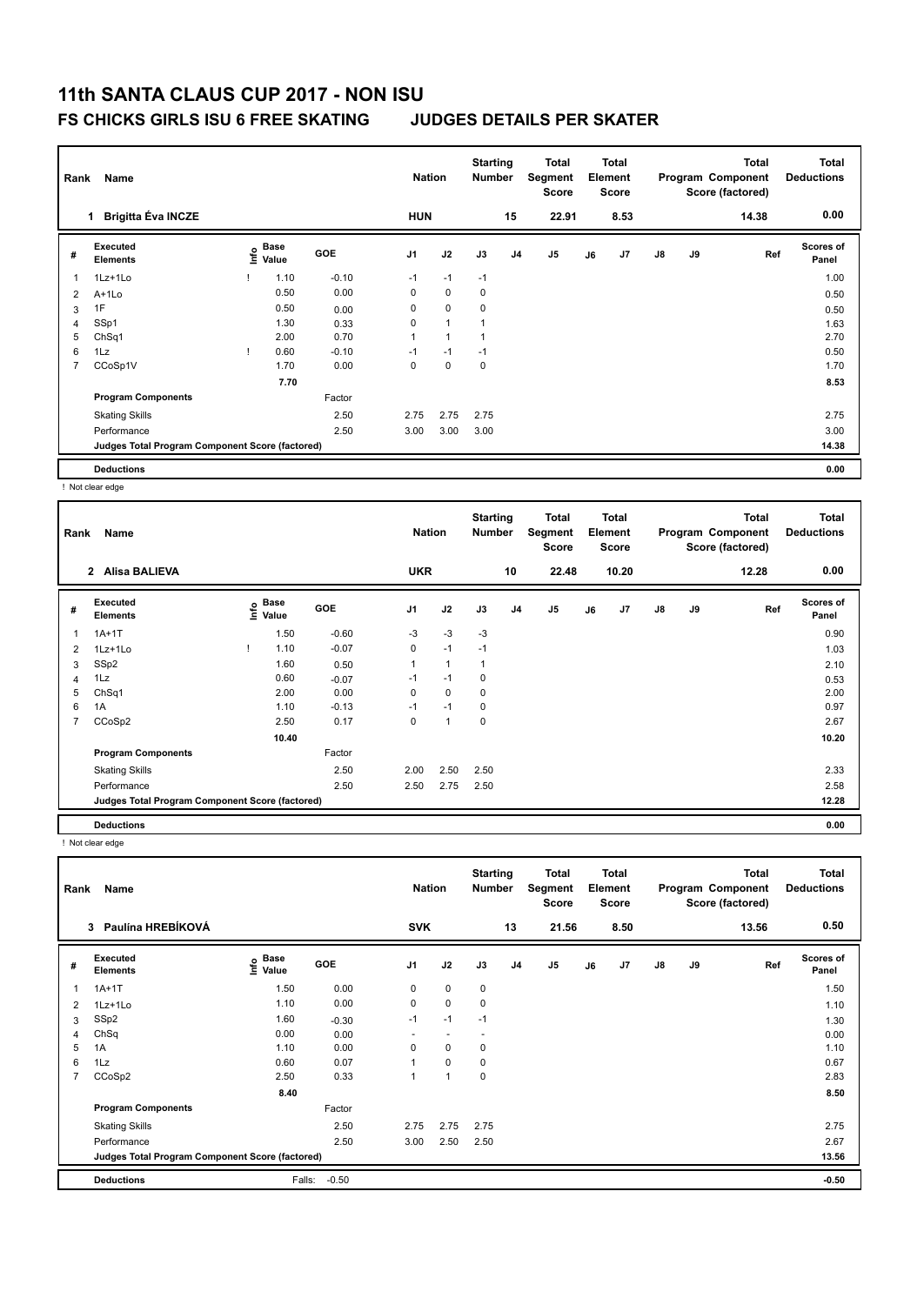### **FS CHICKS GIRLS ISU 6 FREE SKATING JUDGES DETAILS PER SKATER**

| Rank           | Name                                            |         |                           |            | <b>Nation</b> |             | <b>Starting</b><br><b>Number</b> |                | <b>Total</b><br>Segment<br><b>Score</b> |    | <b>Total</b><br>Element<br><b>Score</b> |               |    | Total<br>Program Component<br>Score (factored) | <b>Total</b><br><b>Deductions</b> |
|----------------|-------------------------------------------------|---------|---------------------------|------------|---------------|-------------|----------------------------------|----------------|-----------------------------------------|----|-----------------------------------------|---------------|----|------------------------------------------------|-----------------------------------|
|                | <b>Masal ORAN</b><br>$\overline{4}$             |         |                           |            | <b>TUR</b>    |             |                                  | 9              | 20.85                                   |    | 9.47                                    |               |    | 11.88                                          | 0.50                              |
| #              | Executed<br><b>Elements</b>                     |         | Base<br>e Base<br>E Value | <b>GOE</b> | J1            | J2          | J3                               | J <sub>4</sub> | J <sub>5</sub>                          | J6 | J7                                      | $\mathsf{J}8$ | J9 | Ref                                            | Scores of<br>Panel                |
|                | 1Lz+1Lo                                         |         | 1.10                      | 0.00       | $\mathbf 0$   | $\mathbf 0$ | $\mathbf 0$                      |                |                                         |    |                                         |               |    |                                                | 1.10                              |
| $\overline{2}$ | $1A+1Lo$                                        |         | 1.60                      | $-0.60$    | $-3$          | $-3$        | $-3$                             |                |                                         |    |                                         |               |    |                                                | 1.00                              |
| 3              | $1A+1Lo*$                                       | $\star$ | 1.10                      | 0.00       | 0             | $\mathbf 0$ | 0                                |                |                                         |    |                                         |               |    |                                                | 1.10                              |
| 4              | CCoSp2                                          |         | 2.50                      | 0.00       | $\Omega$      | $\mathbf 0$ | $\mathbf 0$                      |                |                                         |    |                                         |               |    |                                                | 2.50                              |
| 5              | ChSq1                                           |         | 2.00                      | 0.00       | $\mathbf 0$   | $\mathbf 0$ | 0                                |                |                                         |    |                                         |               |    |                                                | 2.00                              |
| 6              | $1Lz$ <sup>*</sup>                              | $\star$ | 0.00                      | 0.00       |               |             |                                  |                |                                         |    |                                         |               |    |                                                | 0.00                              |
| $\overline{7}$ | SSp2                                            |         | 1.60                      | 0.17       | 1             | $\mathbf 0$ | $\mathbf 0$                      |                |                                         |    |                                         |               |    |                                                | 1.77                              |
|                |                                                 |         | 9.90                      |            |               |             |                                  |                |                                         |    |                                         |               |    |                                                | 9.47                              |
|                | <b>Program Components</b>                       |         |                           | Factor     |               |             |                                  |                |                                         |    |                                         |               |    |                                                |                                   |
|                | <b>Skating Skills</b>                           |         |                           | 2.50       | 2.25          | 2.50        | 2.25                             |                |                                         |    |                                         |               |    |                                                | 2.33                              |
|                | Performance                                     |         |                           | 2.50       | 2.50          | 2.50        | 2.25                             |                |                                         |    |                                         |               |    |                                                | 2.42                              |
|                | Judges Total Program Component Score (factored) |         |                           |            |               |             |                                  |                |                                         |    |                                         |               |    |                                                | 11.88                             |
|                | <b>Deductions</b>                               |         | Falls:                    | $-0.50$    |               |             |                                  |                |                                         |    |                                         |               |    |                                                | $-0.50$                           |

\* Invalid element

| Rank           | Name                                            |         |                                      |         | <b>Nation</b>  |             | <b>Starting</b><br><b>Number</b> |    | Total<br>Segment<br><b>Score</b> |    | <b>Total</b><br>Element<br><b>Score</b> |    |    | <b>Total</b><br>Program Component<br>Score (factored) | <b>Total</b><br><b>Deductions</b> |
|----------------|-------------------------------------------------|---------|--------------------------------------|---------|----------------|-------------|----------------------------------|----|----------------------------------|----|-----------------------------------------|----|----|-------------------------------------------------------|-----------------------------------|
|                | Flávia BÕDI<br>5                                |         |                                      |         | <b>HUN</b>     |             |                                  | 14 | 19.37                            |    | 7.87                                    |    |    | 12.50                                                 | 1.00                              |
| #              | Executed<br><b>Elements</b>                     |         | Base<br>e <sup>Base</sup><br>⊆ Value | GOE     | J <sub>1</sub> | J2          | J3                               | J4 | J5                               | J6 | J <sub>7</sub>                          | J8 | J9 | Ref                                                   | <b>Scores of</b><br>Panel         |
| 1              | 1A                                              |         | 1.10                                 | $-0.60$ | $-3$           | $-3$        | -3                               |    |                                  |    |                                         |    |    |                                                       | 0.50                              |
| 2              | 2T <                                            | $\prec$ | 0.90                                 | $-0.53$ | -3             | $-2$        | -3                               |    |                                  |    |                                         |    |    |                                                       | 0.37                              |
| 3              | $2S+2T<<$                                       | <<      | 1.70                                 | $-0.47$ | $-2$           | $-3$        | $-2$                             |    |                                  |    |                                         |    |    |                                                       | 1.23                              |
| 4              | CCoSpB                                          |         | 1.70                                 | $-0.20$ | $-1$           | $-1$        | 0                                |    |                                  |    |                                         |    |    |                                                       | 1.50                              |
| 5              | ChSq1                                           |         | 2.00                                 | $-0.33$ | $-1$           | $-1$        | 0                                |    |                                  |    |                                         |    |    |                                                       | 1.67                              |
| 6              | 2S                                              |         | 1.30                                 | $-0.20$ | $-1$           | $-1$        | $-1$                             |    |                                  |    |                                         |    |    |                                                       | 1.10                              |
| $\overline{7}$ | SSp2                                            |         | 1.60                                 | $-0.10$ | $-1$           | $\mathbf 0$ | $\mathbf 0$                      |    |                                  |    |                                         |    |    |                                                       | 1.50                              |
|                |                                                 |         | 10.30                                |         |                |             |                                  |    |                                  |    |                                         |    |    |                                                       | 7.87                              |
|                | <b>Program Components</b>                       |         |                                      | Factor  |                |             |                                  |    |                                  |    |                                         |    |    |                                                       |                                   |
|                | <b>Skating Skills</b>                           |         |                                      | 2.50    | 2.50           | 2.50        | 2.75                             |    |                                  |    |                                         |    |    |                                                       | 2.58                              |
|                | Performance                                     |         |                                      | 2.50    | 2.25           | 2.25        | 2.75                             |    |                                  |    |                                         |    |    |                                                       | 2.42                              |
|                | Judges Total Program Component Score (factored) |         |                                      |         |                |             |                                  |    |                                  |    |                                         |    |    |                                                       | 12.50                             |
|                | <b>Deductions</b>                               |         | Falls:                               | $-1.00$ |                |             |                                  |    |                                  |    |                                         |    |    |                                                       | $-1.00$                           |

< Under-rotated jump << Downgraded jump

| Rank           | Name                                            |                             |            | <b>Nation</b>  |                | <b>Starting</b><br><b>Number</b> |                | <b>Total</b><br>Segment<br><b>Score</b> |    | <b>Total</b><br>Element<br>Score |               |    | Total<br>Program Component<br>Score (factored) | <b>Total</b><br><b>Deductions</b> |
|----------------|-------------------------------------------------|-----------------------------|------------|----------------|----------------|----------------------------------|----------------|-----------------------------------------|----|----------------------------------|---------------|----|------------------------------------------------|-----------------------------------|
|                | <b>Ellina VERBITSKA</b><br>6                    |                             |            | <b>UKR</b>     |                |                                  | $\mathbf{2}$   | 18.96                                   |    | 6.46                             |               |    | 12.50                                          | 0.00                              |
| #              | Executed<br><b>Elements</b>                     | Base<br>$\frac{6}{5}$ Value | <b>GOE</b> | J <sub>1</sub> | J2             | J3                               | J <sub>4</sub> | J <sub>5</sub>                          | J6 | J7                               | $\mathsf{J}8$ | J9 | Ref                                            | <b>Scores of</b><br>Panel         |
| $\mathbf{1}$   | 1Lz+1Lo                                         | 1.10                        | 0.00       | 0              | $\mathbf 0$    | 0                                |                |                                         |    |                                  |               |    |                                                | 1.10                              |
| 2              | ChSq1                                           | 2.00                        | $-0.17$    | $-1$           | $\mathbf 0$    | 0                                |                |                                         |    |                                  |               |    |                                                | 1.83                              |
| 3              | $1A+1Lo$                                        | 1.60                        | $-0.20$    | $-1$           | $-1$           | $-1$                             |                |                                         |    |                                  |               |    |                                                | 1.40                              |
| $\overline{4}$ | CSSp                                            | 0.00                        | 0.00       | ٠              | $\overline{a}$ | $\overline{\phantom{a}}$         |                |                                         |    |                                  |               |    |                                                | 0.00                              |
| 5              | 2S                                              | 1.30                        | $-0.07$    | 0              | $-1$           | 0                                |                |                                         |    |                                  |               |    |                                                | 1.23                              |
| 6              | CCoSp                                           | 0.00                        | 0.00       | ٠              |                |                                  |                |                                         |    |                                  |               |    |                                                | 0.00                              |
| $\overline{7}$ | 1A                                              | 1.10                        | $-0.20$    | $-1$           | $-1$           | $-1$                             |                |                                         |    |                                  |               |    |                                                | 0.90                              |
|                |                                                 | 7.10                        |            |                |                |                                  |                |                                         |    |                                  |               |    |                                                | 6.46                              |
|                | <b>Program Components</b>                       |                             | Factor     |                |                |                                  |                |                                         |    |                                  |               |    |                                                |                                   |
|                | <b>Skating Skills</b>                           |                             | 2.50       | 2.25           | 2.75           | 2.75                             |                |                                         |    |                                  |               |    |                                                | 2.58                              |
|                | Performance                                     |                             | 2.50       | 2.25           | 2.75           | 2.25                             |                |                                         |    |                                  |               |    |                                                | 2.42                              |
|                | Judges Total Program Component Score (factored) |                             |            |                |                |                                  |                |                                         |    |                                  |               |    |                                                | 12.50                             |
|                | <b>Deductions</b>                               |                             |            |                |                |                                  |                |                                         |    |                                  |               |    |                                                | 0.00                              |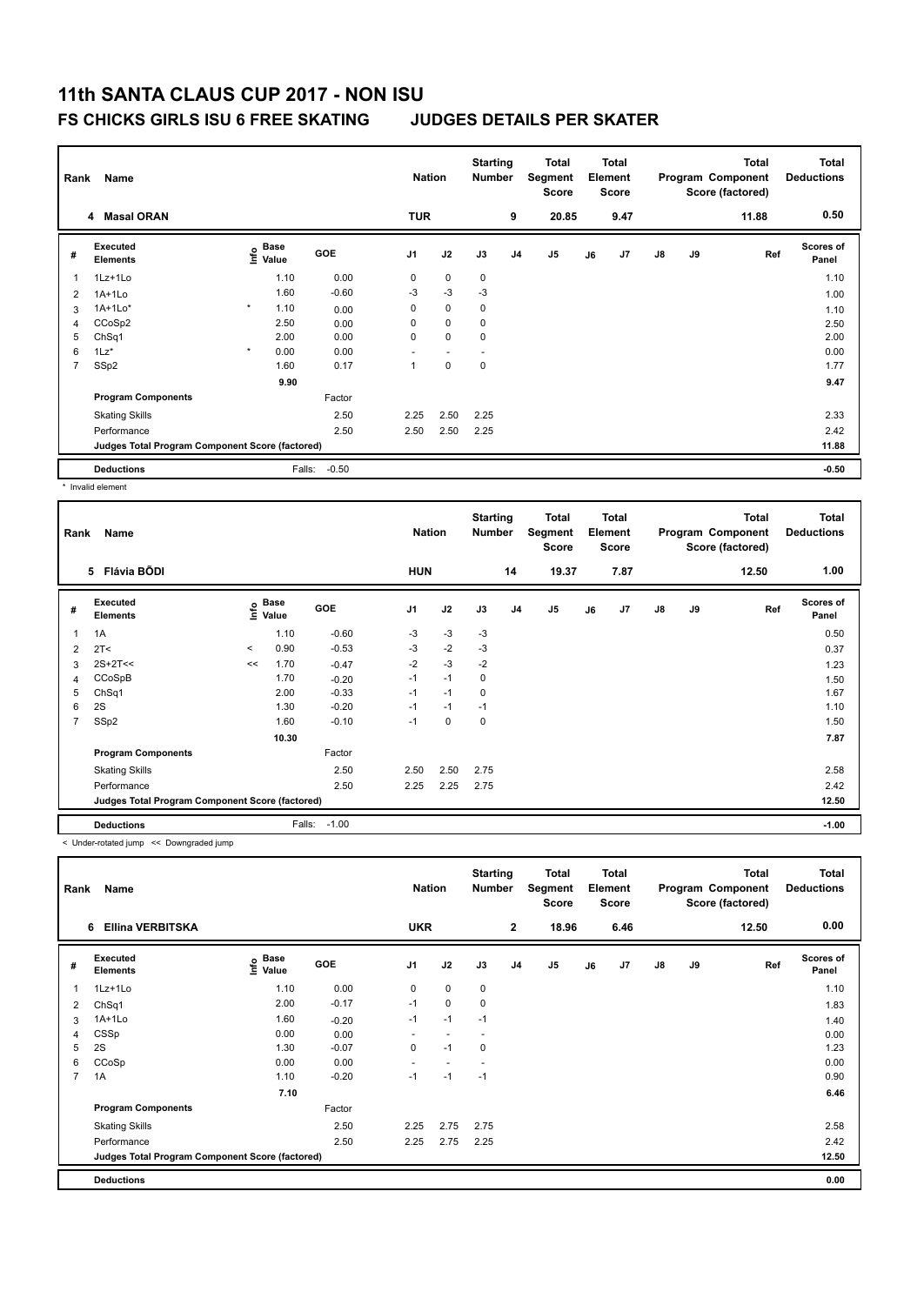### **FS CHICKS GIRLS ISU 6 FREE SKATING JUDGES DETAILS PER SKATER**

| Rank           | Name                                            |                                  |                   | <b>Nation</b>               |                               | <b>Starting</b><br>Number |                | <b>Total</b><br>Segment<br><b>Score</b> |    | <b>Total</b><br>Element<br><b>Score</b> |    |    | <b>Total</b><br>Program Component<br>Score (factored) | <b>Total</b><br><b>Deductions</b> |
|----------------|-------------------------------------------------|----------------------------------|-------------------|-----------------------------|-------------------------------|---------------------------|----------------|-----------------------------------------|----|-----------------------------------------|----|----|-------------------------------------------------------|-----------------------------------|
|                | 7 Aneta VACLAVIKOVA                             |                                  |                   | <b>SVK</b>                  |                               |                           | $\mathbf{1}$   | 18.83                                   |    | 7.33                                    |    |    | 12.50                                                 | 1.00                              |
| #              | <b>Executed</b><br><b>Elements</b>              | <b>Base</b><br>e Base<br>⊆ Value | GOE               | J <sub>1</sub>              | J2                            | J3                        | J <sub>4</sub> | J <sub>5</sub>                          | J6 | J7                                      | J8 | J9 | Ref                                                   | Scores of<br>Panel                |
| 1              | 1Lz+1T+A+SEQ                                    | 0.80                             | 0.00              | $\mathbf 0$                 | 0                             | 0                         |                |                                         |    |                                         |    |    |                                                       | 0.80                              |
| $\overline{2}$ | 1F                                              | 0.50                             | 0.00              | $\mathbf 0$                 | $\pmb{0}$                     | 0                         |                |                                         |    |                                         |    |    |                                                       | 0.50                              |
| 3              | CoSp1V                                          | 1.30                             | 0.00              | $\mathbf 0$                 | 0                             | 0                         |                |                                         |    |                                         |    |    |                                                       | 1.30                              |
| $\overline{4}$ | 1Lz                                             | 0.60                             | 0.00              | $\mathbf 0$                 | 0                             | 0                         |                |                                         |    |                                         |    |    |                                                       | 0.60                              |
| 5              | ChSq1                                           | 2.00                             | 0.93              | $\overline{2}$              | $\mathbf{1}$                  | $\mathbf{1}$              |                |                                         |    |                                         |    |    |                                                       | 2.93                              |
| 6              | $1F+1Lo$                                        | 1.00                             | 0.00              | $\mathbf 0$                 | $\mathbf 0$                   | $\mathbf 0$               |                |                                         |    |                                         |    |    |                                                       | 1.00                              |
| $\overline{7}$ | SSpB                                            | 1.10                             | $-0.90$           | $-3$                        | $-3$                          | $-3$                      |                |                                         |    |                                         |    |    |                                                       | 0.20                              |
|                |                                                 | 7.30                             |                   |                             |                               |                           |                |                                         |    |                                         |    |    |                                                       | 7.33                              |
|                | <b>Program Components</b>                       |                                  | Factor            |                             |                               |                           |                |                                         |    |                                         |    |    |                                                       |                                   |
|                | <b>Skating Skills</b>                           |                                  | 2.50              | 2.25                        | 2.50                          | 2.50                      |                |                                         |    |                                         |    |    |                                                       | 2.42                              |
|                | Performance                                     |                                  | 2.50              | 2.75                        | 2.50                          | 2.50                      |                |                                         |    |                                         |    |    |                                                       | 2.58                              |
|                | Judges Total Program Component Score (factored) |                                  |                   |                             |                               |                           |                |                                         |    |                                         |    |    |                                                       | 12.50                             |
|                | <b>Deductions</b>                               |                                  | $-1.00$<br>Falls: |                             |                               |                           |                |                                         |    |                                         |    |    |                                                       | $-1.00$                           |
|                |                                                 |                                  |                   |                             |                               |                           |                |                                         |    |                                         |    |    |                                                       |                                   |
|                |                                                 |                                  |                   |                             |                               | <b>Starting</b>           |                | <b>Total</b>                            |    | <b>Total</b>                            |    |    | <b>Total</b>                                          | <b>Total</b>                      |
| Rank           | Name                                            |                                  |                   | <b>Nation</b>               |                               | <b>Number</b>             |                | Segment<br><b>Score</b>                 |    | Element<br><b>Score</b>                 |    |    | Program Component<br>Score (factored)                 | <b>Deductions</b>                 |
|                | 8 Laura HECKOVA                                 |                                  |                   | <b>SVK</b>                  |                               |                           | 12             | 15.77                                   |    | 3.77                                    |    |    | 12.50                                                 | 0.50                              |
| #              | Executed<br>Elements                            | <b>Base</b><br>١rfo<br>Value     | GOE               | J <sub>1</sub>              | J2                            | J3                        | J <sub>4</sub> | J <sub>5</sub>                          | J6 | J7                                      | J8 | J9 | Ref                                                   | Scores of<br>Panel                |
|                |                                                 |                                  |                   |                             |                               |                           |                |                                         |    |                                         |    |    |                                                       |                                   |
| 1              | $1Lz+1Lo$                                       | 1.10<br>Ţ                        | $-0.13$           | $-1$                        | $-1$                          | $-2$                      |                |                                         |    |                                         |    |    |                                                       | 0.97                              |
| $\overline{2}$ | $1F+1Lo$                                        | 1.00                             | 0.00              | $\mathbf 0$<br>$\mathbf{1}$ | 0                             | 0                         |                |                                         |    |                                         |    |    |                                                       | 1.00                              |
| 3              | SSp1                                            | 1.30                             | 0.17              | $\overline{a}$              | $\mathbf 0$<br>$\overline{a}$ | 0<br>$\overline{a}$       |                |                                         |    |                                         |    |    |                                                       | 1.47                              |
| 4<br>5         | ChSq<br>Α                                       | 0.00<br>0.00                     | 0.00<br>0.00      |                             | $\blacksquare$                | $\blacksquare$            |                |                                         |    |                                         |    |    |                                                       | 0.00<br>0.00                      |
| 6              | 1Lze                                            | 0.50<br>e                        | $-0.17$           | $-1$                        | $-2$                          | $-2$                      |                |                                         |    |                                         |    |    |                                                       | 0.33                              |
| $\overline{7}$ | CoSp                                            | 0.00                             | 0.00              |                             |                               | $\overline{a}$            |                |                                         |    |                                         |    |    |                                                       | 0.00                              |
|                |                                                 | 3.90                             |                   |                             |                               |                           |                |                                         |    |                                         |    |    |                                                       | 3.77                              |
|                | <b>Program Components</b>                       |                                  | Factor            |                             |                               |                           |                |                                         |    |                                         |    |    |                                                       |                                   |
|                |                                                 |                                  | 2.50              | 2.75                        | 2.50                          | 2.25                      |                |                                         |    |                                         |    |    |                                                       | 2.50                              |
|                | <b>Skating Skills</b><br>Performance            |                                  | 2.50              | 2.75                        | 2.50                          | 2.25                      |                |                                         |    |                                         |    |    |                                                       | 2.50                              |
|                | Judges Total Program Component Score (factored) |                                  |                   |                             |                               |                           |                |                                         |    |                                         |    |    |                                                       | 12.50                             |

e Wrong edge ! Not clear edge

| Rank           | Name                                            |   |                           |            | <b>Nation</b>  |                | <b>Starting</b><br><b>Number</b> |                | <b>Total</b><br>Segment<br><b>Score</b> |    | <b>Total</b><br>Element<br><b>Score</b> |    |    | <b>Total</b><br>Program Component<br>Score (factored) | Total<br><b>Deductions</b> |
|----------------|-------------------------------------------------|---|---------------------------|------------|----------------|----------------|----------------------------------|----------------|-----------------------------------------|----|-----------------------------------------|----|----|-------------------------------------------------------|----------------------------|
|                | <b>Gita ZITKOVIC</b><br>9                       |   |                           |            | <b>CRO</b>     |                |                                  | 3              | 15.13                                   |    | 5.07                                    |    |    | 11.06                                                 | 1.00                       |
| #              | Executed<br><b>Elements</b>                     |   | Base<br>o Base<br>⊆ Value | <b>GOE</b> | J <sub>1</sub> | J2             | J3                               | J <sub>4</sub> | J <sub>5</sub>                          | J6 | J7                                      | J8 | J9 | Ref                                                   | <b>Scores of</b><br>Panel  |
| 1              | SSp1                                            |   | 1.30                      | 0.00       | 0              | $\mathbf 0$    | $\mathbf 0$                      |                |                                         |    |                                         |    |    |                                                       | 1.30                       |
| 2              | 1F                                              |   | 0.50                      | 0.00       | 0              | $\mathbf 0$    | 0                                |                |                                         |    |                                         |    |    |                                                       | 0.50                       |
| 3              | 1Lo+1Lo                                         |   | 1.00                      | $-0.03$    | $-1$           | $\mathbf 0$    | 0                                |                |                                         |    |                                         |    |    |                                                       | 0.97                       |
| 4              | 1Lze                                            | e | 0.50                      | $-0.30$    | $-3$           | $-3$           | $-3$                             |                |                                         |    |                                         |    |    |                                                       | 0.20                       |
| 5              | ChSq                                            |   | 0.00                      | 0.00       | ٠              | $\overline{a}$ | ٠                                |                |                                         |    |                                         |    |    |                                                       | 0.00                       |
| 6              | 1S+1A+SEQ                                       |   | 1.20                      | $-0.60$    | $-3$           | $-3$           | $-3$                             |                |                                         |    |                                         |    |    |                                                       | 0.60                       |
| $\overline{7}$ | CoSpB                                           |   | 1.50                      | 0.00       | 0              | 0              | $\mathbf 0$                      |                |                                         |    |                                         |    |    |                                                       | 1.50                       |
|                |                                                 |   | 6.00                      |            |                |                |                                  |                |                                         |    |                                         |    |    |                                                       | 5.07                       |
|                | <b>Program Components</b>                       |   |                           | Factor     |                |                |                                  |                |                                         |    |                                         |    |    |                                                       |                            |
|                | <b>Skating Skills</b>                           |   |                           | 2.50       | 2.00           | 2.25           | 2.25                             |                |                                         |    |                                         |    |    |                                                       | 2.17                       |
|                | Performance                                     |   |                           | 2.50       | 2.25           | 2.25           | 2.25                             |                |                                         |    |                                         |    |    |                                                       | 2.25                       |
|                | Judges Total Program Component Score (factored) |   |                           |            |                |                |                                  |                |                                         |    |                                         |    |    |                                                       | 11.06                      |
|                | <b>Deductions</b>                               |   | Falls:                    | $-1.00$    |                |                |                                  |                |                                         |    |                                         |    |    |                                                       | $-1.00$                    |

e Wrong edge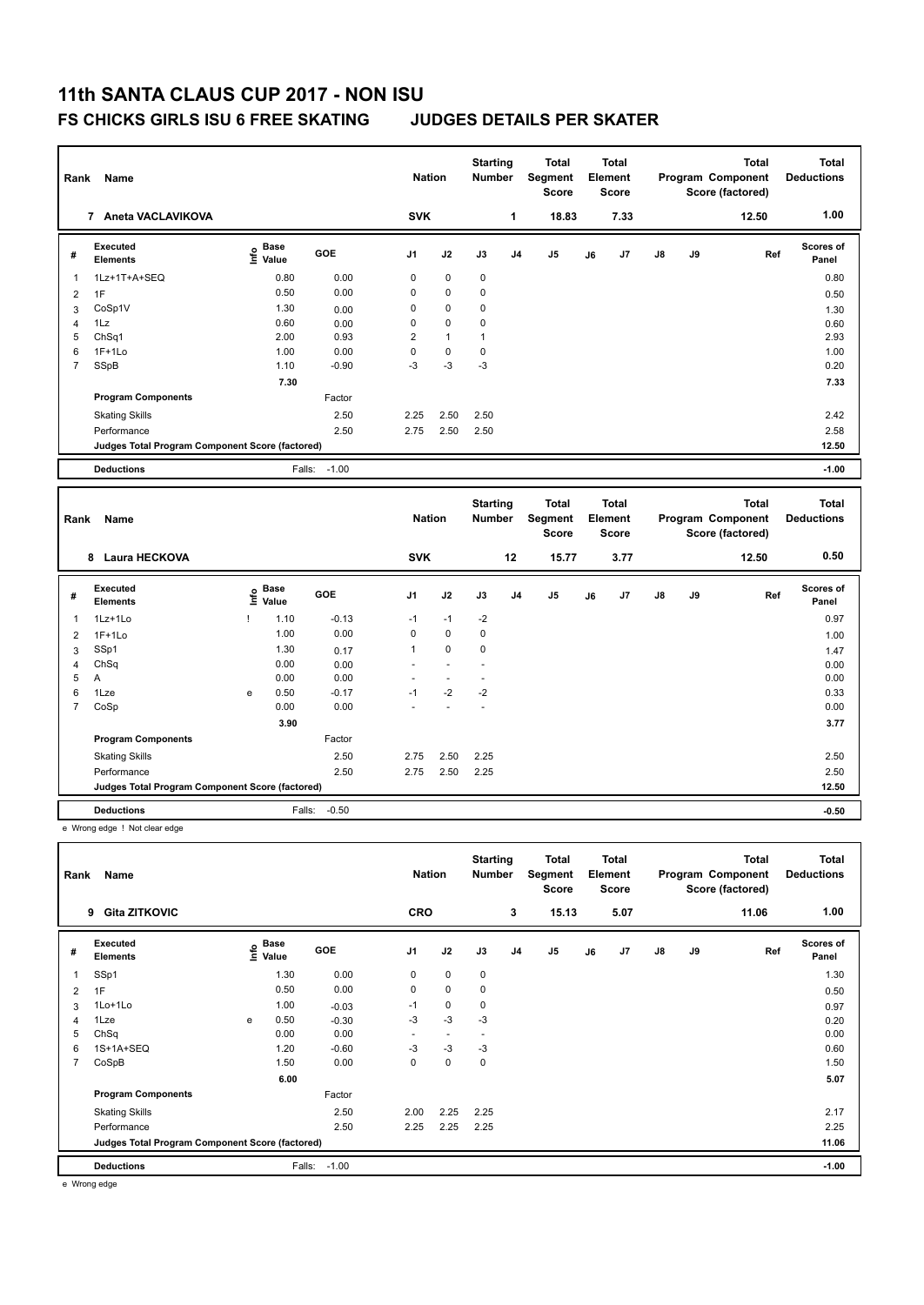### **FS CHICKS GIRLS ISU 6 FREE SKATING JUDGES DETAILS PER SKATER**

| Rank | Name                                            |              |                                  |            | <b>Nation</b>            |             | <b>Starting</b><br><b>Number</b> |                | <b>Total</b><br>Segment<br><b>Score</b> |    | <b>Total</b><br>Element<br><b>Score</b> |               |    | <b>Total</b><br>Program Component<br>Score (factored) | Total<br><b>Deductions</b> |
|------|-------------------------------------------------|--------------|----------------------------------|------------|--------------------------|-------------|----------------------------------|----------------|-----------------------------------------|----|-----------------------------------------|---------------|----|-------------------------------------------------------|----------------------------|
| 10   | <b>Vitalina POLOVA</b>                          |              |                                  |            | <b>UKR</b>               |             |                                  | 4              | 14.74                                   |    | 5.94                                    |               |    | 9.80                                                  | 1.00                       |
| #    | <b>Executed</b><br><b>Elements</b>              |              | <b>Base</b><br>e Base<br>⊆ Value | <b>GOE</b> | J <sub>1</sub>           | J2          | J3                               | J <sub>4</sub> | J5                                      | J6 | J7                                      | $\mathsf{J}8$ | J9 | Ref                                                   | <b>Scores of</b><br>Panel  |
| 1    | 1Lz+1Lo                                         |              | 1.10                             | $-0.10$    | $-1$                     | $-1$        | $-1$                             |                |                                         |    |                                         |               |    |                                                       | 1.00                       |
| 2    | 1A                                              |              | 1.10                             | $-0.13$    | $-1$                     | $-1$        | 0                                |                |                                         |    |                                         |               |    |                                                       | 0.97                       |
| 3    | SSpB                                            |              | 1.10                             | $-0.10$    | $-1$                     | $\mathbf 0$ | 0                                |                |                                         |    |                                         |               |    |                                                       | 1.00                       |
| 4    | ChSq1                                           |              | 2.00                             | $-0.50$    | $-1$                     | $\mathbf 0$ | $-2$                             |                |                                         |    |                                         |               |    |                                                       | 1.50                       |
| 5    | CoSp                                            |              | 0.00                             | 0.00       | $\overline{\phantom{a}}$ | ٠           | $\overline{\phantom{a}}$         |                |                                         |    |                                         |               |    |                                                       | 0.00                       |
| 6    | $1F+1Lo$                                        |              | 1.00                             | $-0.03$    | $-1$                     | 0           | 0                                |                |                                         |    |                                         |               |    |                                                       | 0.97                       |
| 7    | $1F+1Lo*$                                       | $\pmb{\ast}$ | 0.50                             | 0.00       | 0                        | $\mathbf 0$ | 0                                |                |                                         |    |                                         |               |    |                                                       | 0.50                       |
|      |                                                 |              | 6.80                             |            |                          |             |                                  |                |                                         |    |                                         |               |    |                                                       | 5.94                       |
|      | <b>Program Components</b>                       |              |                                  | Factor     |                          |             |                                  |                |                                         |    |                                         |               |    |                                                       |                            |
|      | <b>Skating Skills</b>                           |              |                                  | 2.50       | 2.00                     | 2.00        | 2.00                             |                |                                         |    |                                         |               |    |                                                       | 2.00                       |
|      | Performance                                     |              |                                  | 2.50       | 1.75                     | 2.00        | 2.00                             |                |                                         |    |                                         |               |    |                                                       | 1.92                       |
|      | Judges Total Program Component Score (factored) |              |                                  |            |                          |             |                                  |                |                                         |    |                                         |               |    |                                                       | 9.80                       |
|      | <b>Deductions</b>                               |              | Costume/Prop violation:          | $-1.00$    |                          |             |                                  |                |                                         |    |                                         |               |    |                                                       | $-1.00$                    |
|      | Costume/Prop violation:                         |              | $(3 \text{ of } 4)$              |            | $-1.00$                  |             | $-1.00$                          |                |                                         |    |                                         |               |    | $-1.00$                                               |                            |
|      |                                                 |              |                                  |            |                          |             |                                  |                |                                         |    |                                         |               |    |                                                       |                            |

Invalid element ! Not clear edge

| Rank | Name                                            |         |                                  |            | <b>Nation</b>  |                          | <b>Starting</b><br><b>Number</b> |                | <b>Total</b><br>Segment<br><b>Score</b> |    | <b>Total</b><br>Element<br><b>Score</b> |               |    | <b>Total</b><br>Program Component<br>Score (factored) | Total<br><b>Deductions</b> |
|------|-------------------------------------------------|---------|----------------------------------|------------|----------------|--------------------------|----------------------------------|----------------|-----------------------------------------|----|-----------------------------------------|---------------|----|-------------------------------------------------------|----------------------------|
|      | Yelizaveta MYKHAILENKO<br>11                    |         |                                  |            | <b>UKR</b>     |                          |                                  | 6              | 13.69                                   |    | 4.31                                    |               |    | 9.38                                                  | 0.00                       |
| #    | Executed<br><b>Elements</b>                     |         | <b>Base</b><br>e Base<br>⊆ Value | <b>GOE</b> | J <sub>1</sub> | J2                       | J3                               | J <sub>4</sub> | J <sub>5</sub>                          | J6 | J7                                      | $\mathsf{J}8$ | J9 | Ref                                                   | <b>Scores of</b><br>Panel  |
| 1    | 1A                                              |         | 1.10                             | $-0.33$    | $-2$           | $-2$                     | $-1$                             |                |                                         |    |                                         |               |    |                                                       | 0.77                       |
| 2    | $1$ Lze+ $1$ T<<                                | e       | 0.50                             | $-0.23$    | -3             | $-1$                     | -3                               |                |                                         |    |                                         |               |    |                                                       | 0.27                       |
| 3    | SSpB                                            |         | 1.10                             | 0.00       | 0              | $\mathbf 0$              | 0                                |                |                                         |    |                                         |               |    |                                                       | 1.10                       |
| 4    | $1F+1Lo$                                        |         | 1.00                             | 0.00       | 0              | 0                        | 0                                |                |                                         |    |                                         |               |    |                                                       | 1.00                       |
| 5    | CoSpBV                                          |         | 1.10                             | $-0.40$    | $-1$           | $-1$                     | $-2$                             |                |                                         |    |                                         |               |    |                                                       | 0.70                       |
| 6    | ChSq                                            |         | 0.00                             | 0.00       | ٠              | $\overline{\phantom{a}}$ | $\overline{\phantom{a}}$         |                |                                         |    |                                         |               |    |                                                       | 0.00                       |
|      | 1F                                              |         | 0.50                             | $-0.03$    | $-1$           | $\mathbf 0$              | 0                                |                |                                         |    |                                         |               |    |                                                       | 0.47                       |
| 8    | 1F*+REP                                         | $\star$ | 0.00                             | 0.00       |                |                          |                                  |                |                                         |    |                                         |               |    |                                                       | 0.00                       |
|      |                                                 |         | 5.30                             |            |                |                          |                                  |                |                                         |    |                                         |               |    |                                                       | 4.31                       |
|      | <b>Program Components</b>                       |         |                                  | Factor     |                |                          |                                  |                |                                         |    |                                         |               |    |                                                       |                            |
|      | <b>Skating Skills</b>                           |         |                                  | 2.50       | 1.75           | 2.00                     | 2.00                             |                |                                         |    |                                         |               |    |                                                       | 1.92                       |
|      | Performance                                     |         |                                  | 2.50       | 1.50           | 2.00                     | 2.00                             |                |                                         |    |                                         |               |    |                                                       | 1.83                       |
|      | Judges Total Program Component Score (factored) |         |                                  |            |                |                          |                                  |                |                                         |    |                                         |               |    |                                                       | 9.38                       |
|      | <b>Deductions</b>                               |         |                                  |            |                |                          |                                  |                |                                         |    |                                         |               |    |                                                       | 0.00                       |

<< Downgraded jump \* Invalid element e Wrong edge REP Jump repetition

| Rank | Name                                            |         |                             |         | <b>Nation</b>  |             | <b>Starting</b><br><b>Number</b> |                | Total<br>Segment<br><b>Score</b> |    | Total<br>Element<br><b>Score</b> |               |    | <b>Total</b><br>Program Component<br>Score (factored) | <b>Total</b><br><b>Deductions</b> |
|------|-------------------------------------------------|---------|-----------------------------|---------|----------------|-------------|----------------------------------|----------------|----------------------------------|----|----------------------------------|---------------|----|-------------------------------------------------------|-----------------------------------|
|      | Ela MARKOVÁ<br>$12 \,$                          |         |                             |         | <b>SVK</b>     |             |                                  | 8              | 10.55                            |    | 3.12                             |               |    | 7.93                                                  | 0.50                              |
| #    | Executed<br><b>Elements</b>                     |         | Base<br>$\frac{6}{5}$ Value | GOE     | J <sub>1</sub> | J2          | J3                               | J <sub>4</sub> | J <sub>5</sub>                   | J6 | J7                               | $\mathsf{J}8$ | J9 | Ref                                                   | Scores of<br>Panel                |
|      | ChSq                                            |         | 0.00                        | 0.00    | ٠              |             | $\overline{\phantom{a}}$         |                |                                  |    |                                  |               |    |                                                       | 0.00                              |
| 2    | 1Lo                                             |         | 0.50                        | $-0.03$ | $-1$           | 0           | 0                                |                |                                  |    |                                  |               |    |                                                       | 0.47                              |
| 3    | <b>USpB</b>                                     |         | 1.00                        | 0.00    | 0              | $\mathbf 0$ | 0                                |                |                                  |    |                                  |               |    |                                                       | 1.00                              |
| 4    | 1S                                              |         | 0.40                        | 0.00    | 0              | $\mathbf 0$ | 0                                |                |                                  |    |                                  |               |    |                                                       | 0.40                              |
| 5    | CoSp1V                                          |         | 1.30                        | $-0.10$ | $-1$           | $\mathbf 0$ | 0                                |                |                                  |    |                                  |               |    |                                                       | 1.20                              |
| 6    | 1Lo+REP                                         |         | 0.35                        | $-0.30$ | $-3$           | $-3$        | $-3$                             |                |                                  |    |                                  |               |    |                                                       | 0.05                              |
| 7    | $1S^{**}+1T^*<<$                                | $\star$ | 0.00                        | 0.00    |                |             |                                  |                |                                  |    |                                  |               |    |                                                       | 0.00                              |
|      |                                                 |         | 3.55                        |         |                |             |                                  |                |                                  |    |                                  |               |    |                                                       | 3.12                              |
|      | <b>Program Components</b>                       |         |                             | Factor  |                |             |                                  |                |                                  |    |                                  |               |    |                                                       |                                   |
|      | <b>Skating Skills</b>                           |         |                             | 2.50    | 1.25           | 1.75        | 1.50                             |                |                                  |    |                                  |               |    |                                                       | 1.50                              |
|      | Performance                                     |         |                             | 2.50    | 1.50           | 1.75        | 1.75                             |                |                                  |    |                                  |               |    |                                                       | 1.67                              |
|      | Judges Total Program Component Score (factored) |         |                             |         |                |             |                                  |                |                                  |    |                                  |               |    |                                                       | 7.93                              |
|      | <b>Deductions</b>                               |         | Falls:                      | $-0.50$ |                |             |                                  |                |                                  |    |                                  |               |    |                                                       | $-0.50$                           |

<< Downgraded jump \* Invalid element REP Jump repetition